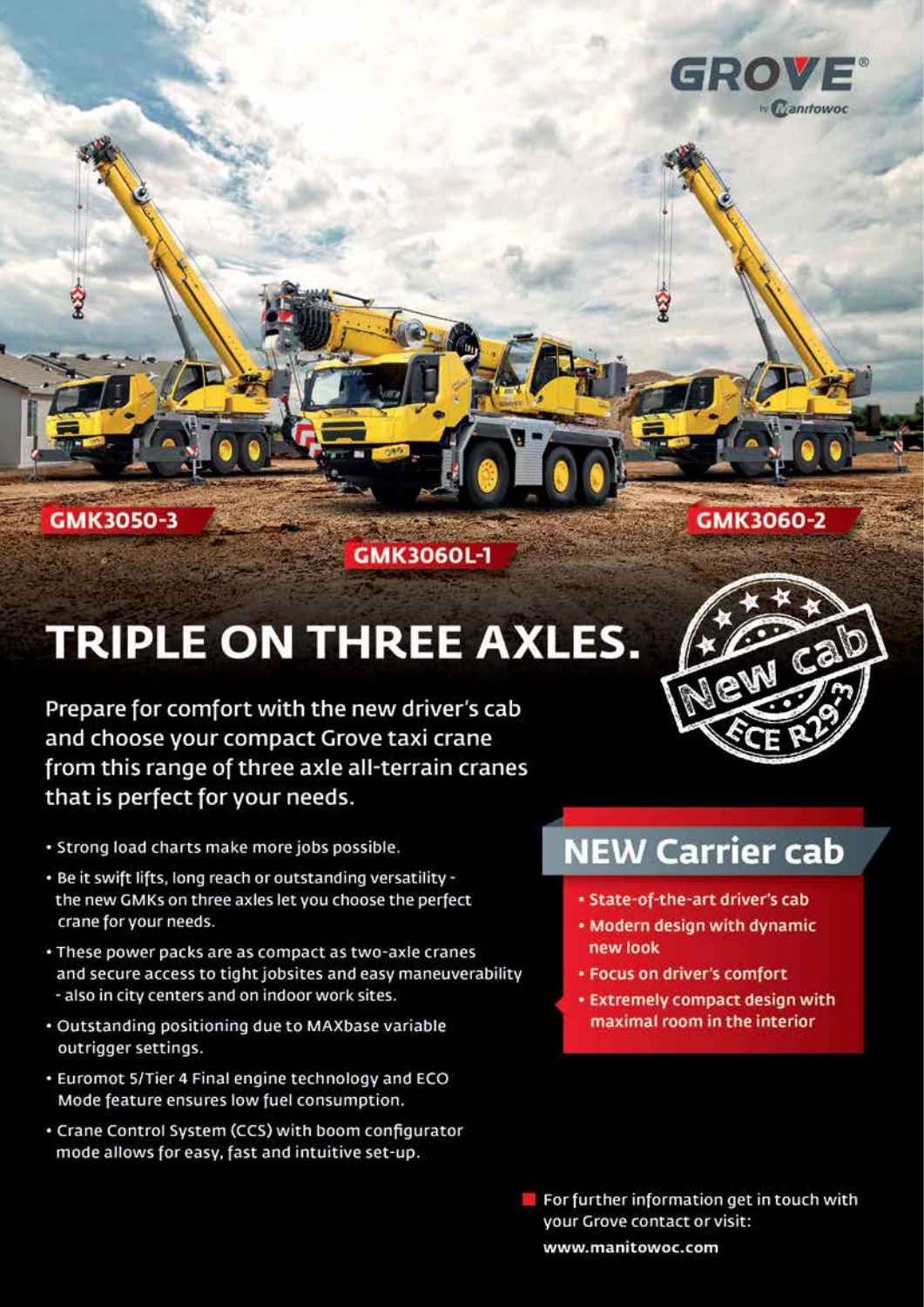# **A crane for everybody a** all terrain cranes

**The 60 to 80 tonne All Terrain crane class forms the core of many crane rental fleets. The three and four axle cranes are designed with a close eye on roadability and flexible use. Will North reports.**

**Cranes in the 60 to 80 tonne capacity range are like opinions: everyone has one. Andrew Snow, business development manager at Tadano UK, says: "It's the bread and butter market, the 60 tonners, it is where the volume of machine sales are. All crane rental customers run that size of crane, but not all run 200 tonners. It's a very, very important market for us."**

But while almost every rental fleet around the world will have a fair few cranes of this size in their fleets, not all are All Terrains. In fact, the market for this size of All Terrain is largely concentrated in Europe.

Andreas Cremer, product manager for Manitowoc which builds the mobile crane Grove range, sums it up when he says: "If you look at the smaller 40, 60 and 80 tonne segments, you will find that every market has different products to cover this part of the market. For example, if you go to South America, you will most likely find a lot of Chinese truck mounted cranes, while in other markets, like Italy, Rough Terrains were used for many, many years, although not so much anymore. But also in Africa, you see a lot of Rough Terrains as well as in the Middle East."

The same is true in the USA, but when it comes to day to day rental where road going cranes are required, truck cranes remain the dominant force in the sector - a

point we'll return to later - due to axle spacing and bridging formulas etc… all of which are tightly regulated and vary from state to state. Once on site there is often more space to work than on typically congested European sites, so the longer overall lengths of truck cranes is not a problem.

So, what do most customers in Europe look for from cranes in this class? Essentially, to be able to send the crane out on its own, to take on as many short jobs as possible - in other words classic taxi crane work. So, a long boom which can reach most jobs without an extension, a compact carrier which can fit into the tightest of job sites and handle the roads with ease, and the ability to carry as much counterweight on board as possible.

#### **Booming out**

As we saw when we looked at the 100 to 180 tonne All Terrain market last year *(see: Cranes & Access, October 2020 and November 2020)* boom lengths have increased markedly in recent years. This has been spurred in part by the availability of higher strength steels and the increasing experience crane engineers have in how to use the thinner, higher tensile material to create booms that are not only stronger but that also retain the rigidity of the previously used thicker, less flexible, lower tensile steels. The benefits are lighter weight and improved capacities.



*Crane Maier used its new Liebherr LTM 1070-4.2 to replace aging high voltage pylons for Deutsche Bahn*

In this class, we see boom lengths in the region of 50 metres, in fact, seven of the nine cranes in the class have boom lengths of between 48 metres - on the Tadano ATF 60G-3, Liebherr LTM 1060-3.1, and Grove GMK3060L-1 - and 51 metres on the Grove GMK4080-3. There are two outliers in the class of crane, the

Grove GMK3060-2 with its 40 metre main boom, and the Tadano (Demag) AC 80-4, announced earlier this year with its seven section 60 metre boom.

The benefits of a longer main boom are obvious, helping carry out more jobs without having to install a swingaway extension. Avoiding the

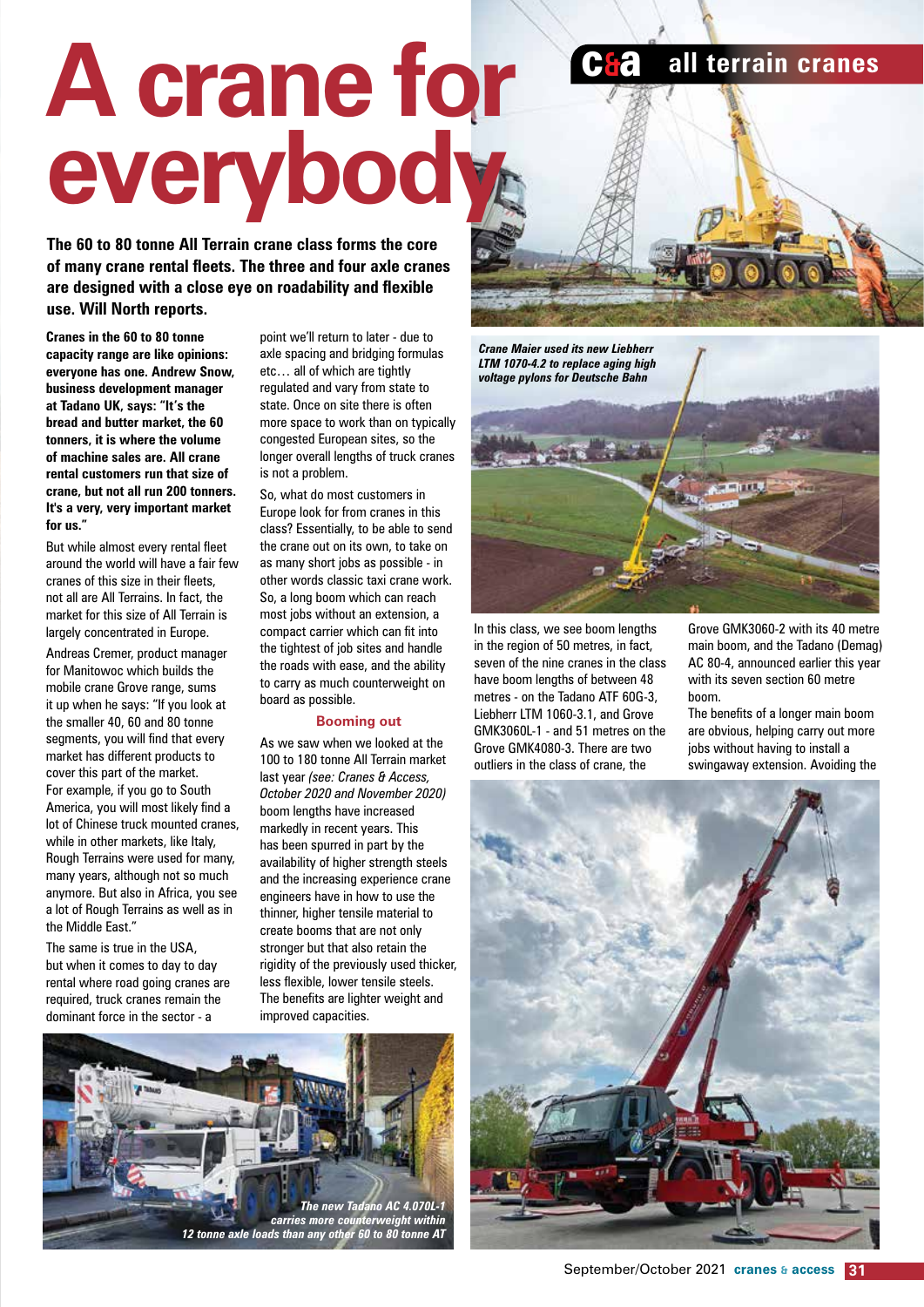#### **all terrain cranes**



*The latest Grove cranes, such as the new long boom GMK3060L-1 feature new carrier cabs, which meet the latest crash test requirements, and offer operators improved visibility and comfort*

challenges, time and exertion of rigging them. It also means that the extension can be left in the yard, enabling the crane to travel with lower axle weights or with more counterweight on board.

That was the thinking behind Grove's GMK 3060L-1, which adds eight metres of boom to its smaller sister crane, the GMK3060-2, matching the 48 metres that is now the norm for cranes in this class. For those who still prefer the shorter five section boom, it can be extended, when necessary, with the bi-fold swingaway extension, taking the maximum tip height to 58 metres, bringing it up above the main booms of the 48 metre models which typically achieve a maximum main boom tip height of around 53 metres.

The question for buyers is how often do you need the longer reach? Even if the answer to that question is "only occasionally", which would seem to point towards taking the shorter boom plus the full extension, it would be wise to also take resale value into consideration. In five or 10 years time, might the short boomed model be tough to sell on? Or might it remain the preferred option for less developed markets where many used cranes end up? Some of the interviewees and other contacts I have spoken to have expressed the belief that there will remain a market for compact cranes with short booms; but my guess is that in Europe, at least, there will be little scope for sales of these cranes.

#### **All on board**

There's not much point having a 'turn up and lift' crane like this, if the actual reality is more turn up, wait for the counterweight to arrive, then set up, and lift. Being able to access as much of the load chart as possible, with the on board

counterweight is key requirement. In most mainland European markets, the 12 tonne per axle rule holds sway. In most of Europe this allows cranes to run either without permits, or with ones that are routine and relatively easy to obtain. Meeting this criteria while carrying as much counterweight as possible is a challenge. As a result, there is considerable variation across the nine cranes in the class.

Two Tadano cranes bracket the class in terms of lower and upper limits of on-board counterweight. The 'legacy' Demag AC60-3 crane can carry a mere 4.7 tonnes of counterweight within the 12 tonne axle limit. However, this crane also has the longest boom among the three axle cranes, at 50 metres.

At the other end of the scale, and newest crane on the market, the four axle, 70 tonne Tadano/Demag AC 4.070L-1 can carry up to 12.2 tonnes of counterweight without exceeding the 12 tonne limit.

Manitowoc's Cremer says: "All too

often the additional counterweight that cannot travel onboard with the crane is very seldomly used. And it is not uncommon to find the original counterweight stack that's transported separately, left untouched at the back of a customer's yard waiting there until the time comes to resell the crane." Tadano's Snow points out: "In the UK market, where the rules allow such cranes to run with axle loads of up to 16.5 tonnes, on STGO rules, the 60 tonners run

fully counterweighted as do the 80 tonners. It's only with four axle cranes over 100 tonnes, that we see regular use of a separately transported counterweight."

Richard Everist of Liebherr GB points out that in the UK sales of Liebherr's 60 tonne, 48 metre boom, three axle LTM 1060-3.1, which can carry 14.8 tonnes of counterweight under local regulations, far outstrip sales of the four axle 70 tonne, LTM 1070-4.2, which has a 50 metre boom, but can only manage the same 14.5 tonnes of counterweight in spite of the extra axle. The four axle crane is of course less compact with a carrier length of 10.11 metres compared to the 9.44 metre carrier on the three axle unit.

"Prior to the launch of the 60 tonner we had the LTM 1055," says Everist. "This had a shorter boom, so the 70 tonner was then the bigger seller in the UK, but once the 60 tonner arrived with the capacity it has as well as the longer boom, it really took the work away from 70. It's a more compact and manoeuvrable crane on three axles rather than four."



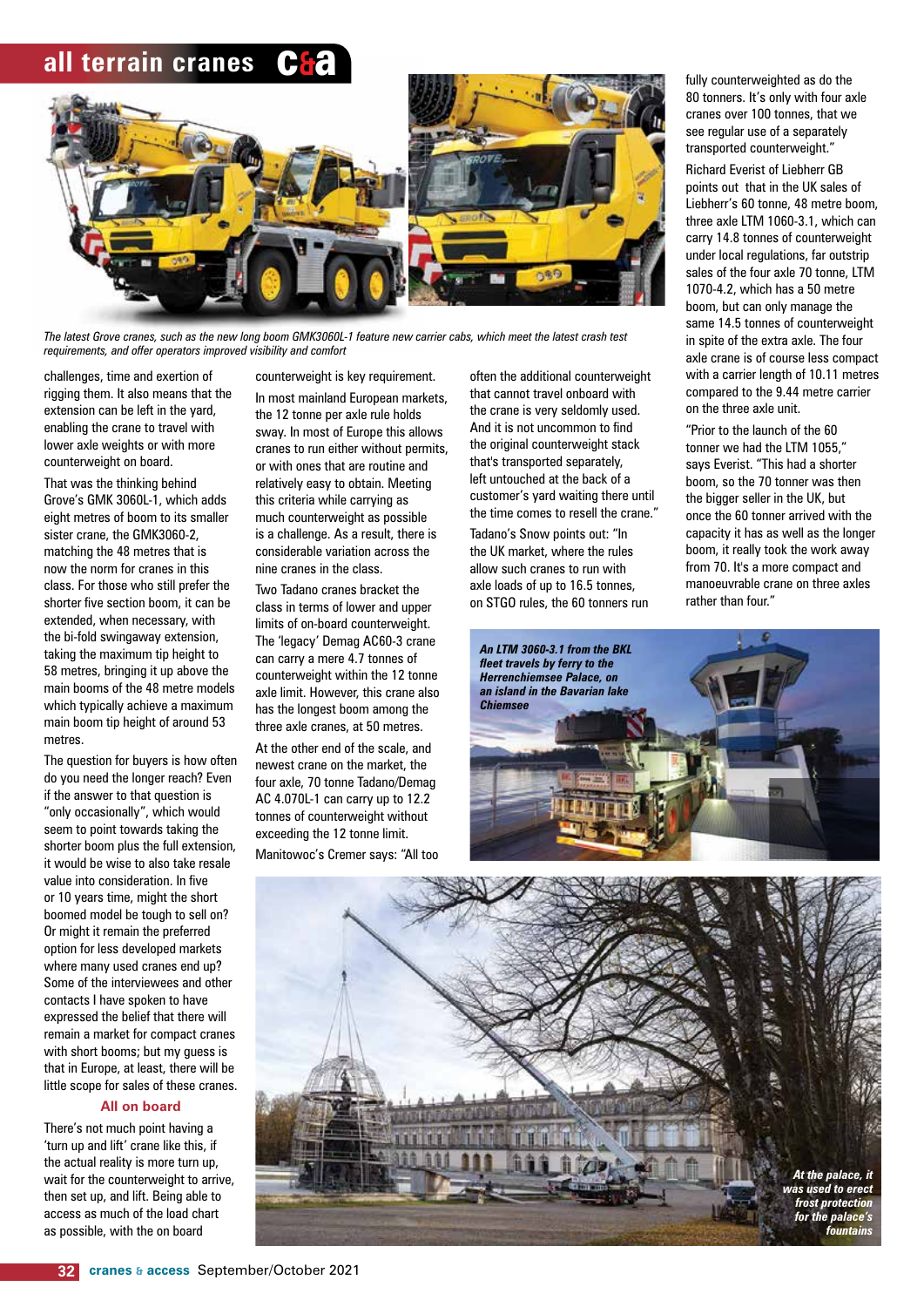# The jewel for your fleet.

#### The LTM 1150-5.3

Capable of carrying nine tonnes of ballast with an axle load of 12 t, together with a powerful 66 m boom. That reduces the number of transport vehicles required. Global mobility and convenience thanks to ECOmode, ECOdrive, Hillstart Aid and VarioBase. It does not get more economical than that! www.liebherr.com

LTM 1150-5.3

## **LIEBHERR**

**Mobile and crawler cranes** 

LIEBHERR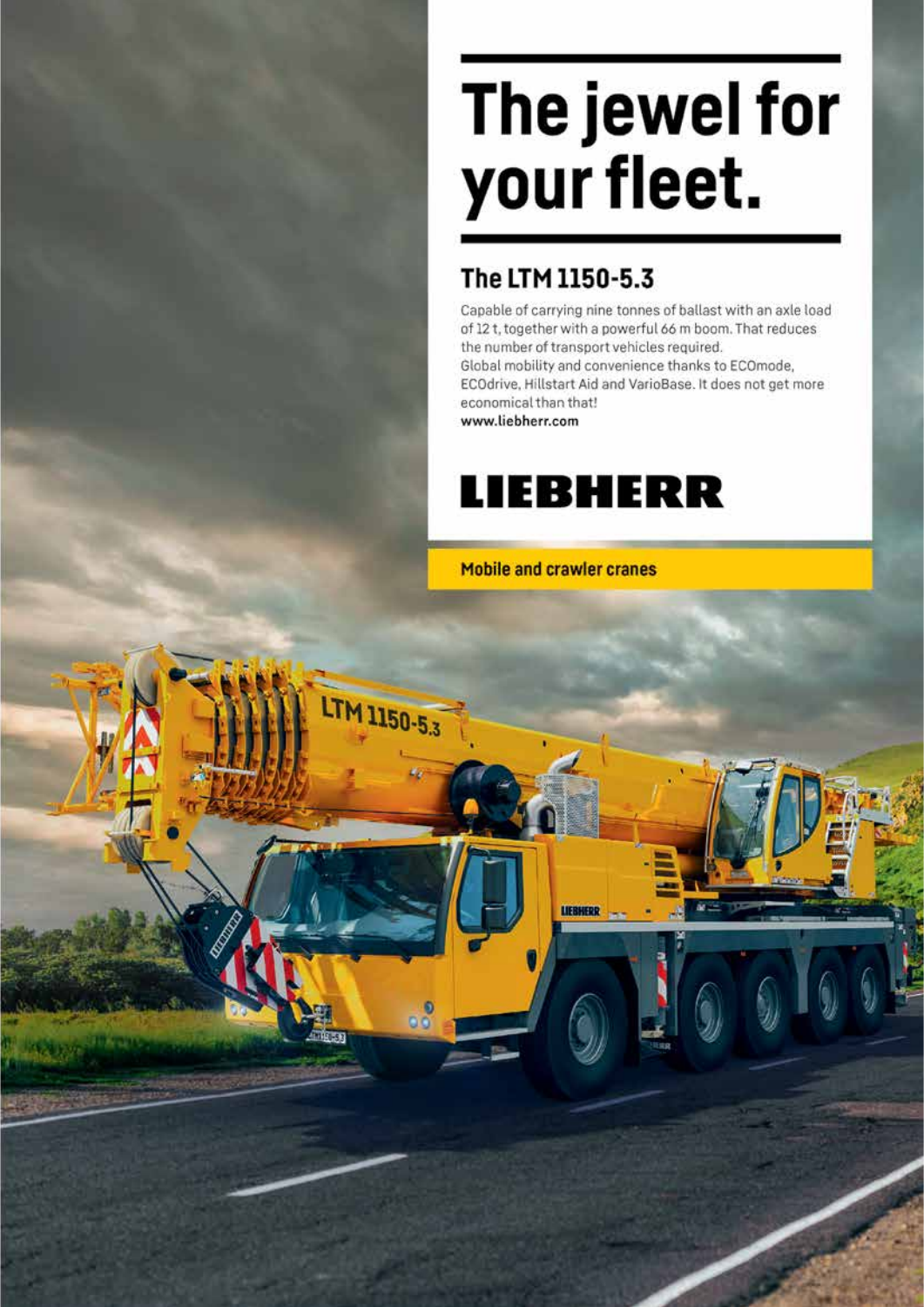#### **all terrain cranes Ca**

The importance of making the most of these two different axle load limits can be seen on the newest crane in this market sector, the Tadano AC 4.070L-1. It carries more counterweight – 12.2 tonnes of it – within the 12 tonne axle loads than any other crane in the 60 to 80 tonne class. On UK roads however it can manage 16.5 tonnes, while featuring the longest boom at 52 metres of any crane at this capacity or lower.

**INI CRANES** 

#### **Across the pond**

#### As noted above, a key

consideration for buyers in the UK and EU is axle loadings. The same applies across the Atlantic, but here restrictions are different and more variable, with axle spacing being at the forefront of roading concerns, thanks to complex bridging formulas which generally speaking are much more strictly checked and enforced than most countries in Europe. Andrew Soper, product manager at Link-Belt, explains: "In

North America, the name of the game is 'How much counterweight can you carry on the crane and still road it?' While that might not be so different to other markets, we have to be able to do it across 50 states and seven Canadian provinces. With cranes in this class, we aim to be able to pretty much move anywhere, with all its counterweight on board."

The axle spacing requirements tend to rule out All Terrains from operating in this size range,

although they are of course increasingly popular the further up the capacity range you go. There are a few exceptions, Manitowoc's Cremer says: "There are some areas where you can also run with 12 tonnes an axle. Through the New England area for example, where the three axle crane is actually quite popular."

But as a rule, the smaller All Terrains are too heavy, and have the wrong axle spacings, to be easily roadable with onboard

| <b>Manufacturer</b> | <b>Lifting characteristics</b><br>60-80t |                 |                 | <b>Dimensions</b> |              |                   |        | Axle load / counterweight |                  |       |        |       |       |            |
|---------------------|------------------------------------------|-----------------|-----------------|-------------------|--------------|-------------------|--------|---------------------------|------------------|-------|--------|-------|-------|------------|
|                     | <b>All Terrain</b>                       | <b>Max</b>      | <b>Boom</b>     | <b>Max</b>        | <b>Axles</b> | <b>Carrier</b>    | 0/A    | 0/A                       | 10 <sub>t</sub>  | 12t   | 13t    | 14t   | 15.5  | 16.5t      |
|                     | <b>Models</b>                            | cap.            | length          | tip ht.           |              | length            | length | height                    |                  |       |        |       |       |            |
| Grove               | GMK3060-2                                | 60t             | 40 <sub>m</sub> | 58 <sub>m</sub>   | 3            | 8.67m             | 12.19m | 3.8 <sub>m</sub>          |                  | 8.5t  | 11.5t  | 13.5t | 13.5t | 13.5t      |
| <b>Tadano</b>       | ATF 60G-3                                | 60t             | 48 <sub>m</sub> | 55 <sub>m</sub>   | 3            | 9.73m             | 11.18m | 3.68 <sub>m</sub>         | ٠                | 5.1t  | 7.2t   | ٠     |       | 13t        |
| Liebherr            | LTM 1060-3.1                             | 60t             | 48 <sub>m</sub> | 63m               | 3            | 9.44m             | 11.53m | 3.75m                     |                  | 5.5t  |        | ٠     | 12.8t | ٠          |
| Grove               | GMK3060L-1                               | 60t             | 48 <sub>m</sub> | 65m               | 3            | 8.66m             | 11.59m | 3.94m                     |                  | 7.5t  | 10.5t  | 13.5t | 13.5t | 13.5t      |
| Tadano (Demag)      | AC 60-3                                  | 60t             | 50 <sub>m</sub> | 64 <sub>m</sub>   | 3            | 9.33 <sub>m</sub> | 11.67m | 3.61 <sub>m</sub>         |                  | 4.7t  | 5.6t   | ٠     | 12.1t | $\sim 100$ |
| Liebherr            | LTM 1070-4.2                             | 70 <sub>t</sub> | 50 <sub>m</sub> | 65 <sub>m</sub>   | 4            | 10.11m            | 12.51m | 3.9 <sub>m</sub>          | 3.8 <sub>t</sub> | 10.7t | $\sim$ | 14.5t | ٠     |            |
| <b>Tadano</b>       | AC 4.070L-1                              | 70t             | 52 <sub>m</sub> | 70 <sub>m</sub>   | 4            | 10.36m            | 12.55m | 3.85m                     | 4.4t             | 12.2t | ٠      |       | ٠     | 16.5t      |
| Grove               | GMK4080-3                                | 80t             | 51 <sub>m</sub> | 75m               | 4            | 11.1m             | 12.78m | 3.8 <sub>m</sub>          |                  | 10.2t | 12.5t  | 14.8t | 14.8t | 14.8t      |
| Tadano (Demag)      | AC 80-4                                  | 80t             | 60 <sub>m</sub> | 70 <sub>m</sub>   | 4            | 10.6 <sub>m</sub> | 12.15m | 3.95m                     | 3.3t             | 9.3t  |        |       |       | 17.7t      |

# **DELIVERY ANYWHERE IN THE UK**

0845 128 8911 office@liftltd.com www.liftminicranehire.co.uk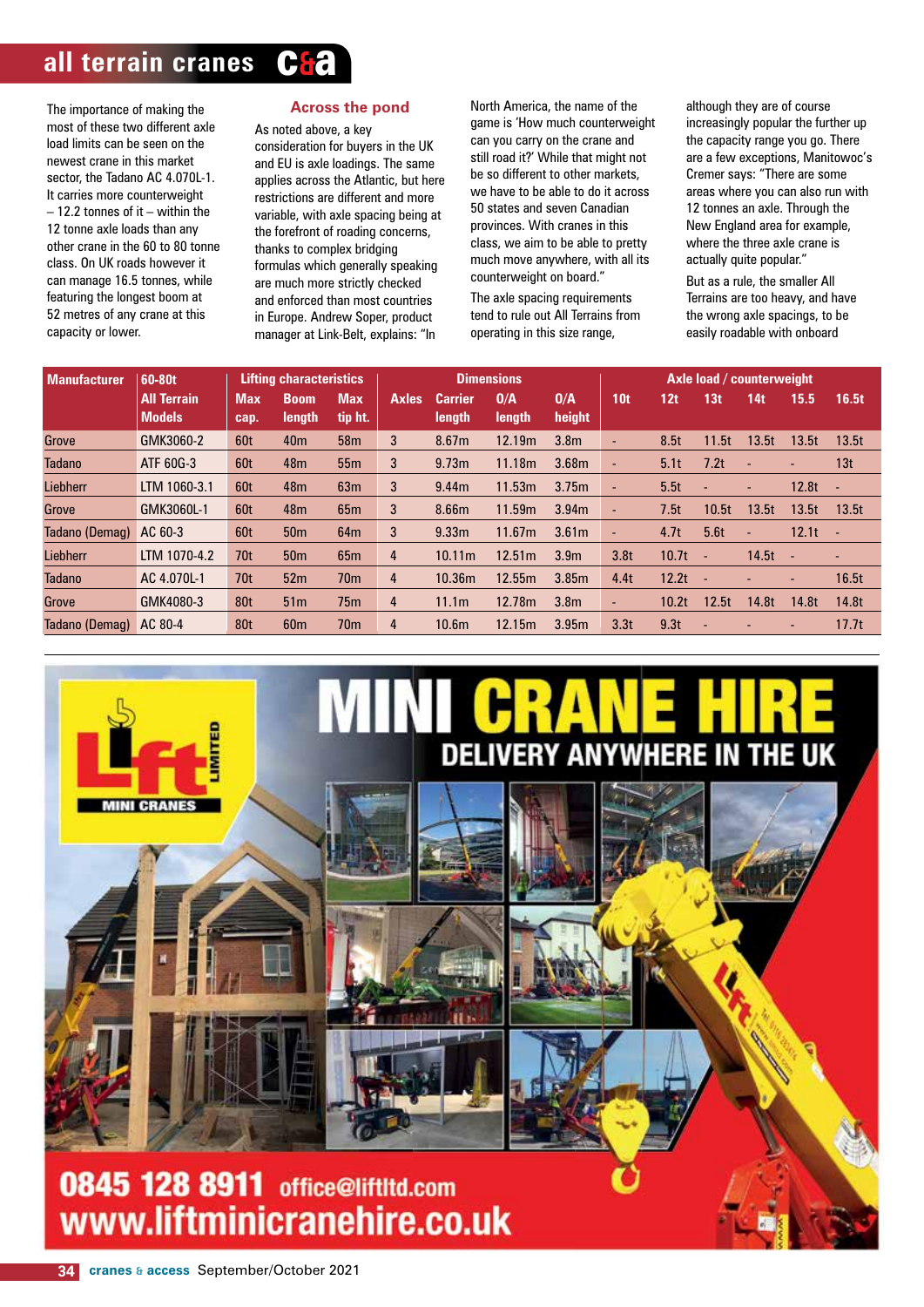

counterweight across North America. One alternative is the boom truck, the larger models being a truck crane superstructure mounted on a standard commercial truck chassis. More optimised than these are the classic truck cranes, which used to rule the roost in Europe until the All Terrain took over. They are still the preferred mobile crane choice in many parts of Asia, particularly China where

the 25 tonne truck cranes are still mass produced. The classic truck crane employs a purpose built crane chassis frame but utilises standard truck running gear in terms of axles, transmissions and suspension. All of which costs a great deal less than the specialist axles, transmissions and hydrogas suspension systems employed on All Terrains. They are also a good deal simpler and less costly to

repair and maintain. Traditionally, these canes have a single person cab, with the boom stowing alongside.

There are three main manufacturers of the traditional truck crane in the USA: Manitowoc/ Grove, Link-Belt, and LoadKing - the Custom Truck One Source subsidiary that acquired Terex's boom truck, crossover, and truck crane product lines in 2019. Tadano also offers a range of cranes

**a** all terrain cranes

in this class, designed for the American market but built in Japan, which it also sells internationally. Link-Belt recently launched a new truck crane in the 60 to 80 tonne class with its 65 ton (60 tonne) 65|HT. Soper says: "The predecessor to this crane was the HTC 8660 Series II, which was a very successful crane for us for over the past 15 years. The main changes are a longer boom and improved capacities, while maintaining the efficient and flexible roadability of the 8660."

The new crane makes use of Link-Belt's boom forming capabilities at its Lexington facility, replacing the diamond box boom of its predecessor with a formed boom. Soper says: "There are significant capacity gains throughout the chart. The diamond box booms are strong up to about 110ft/33 metres. Beyond that, they lose out on weight to length ratio. So, the 115ft/35 metre formed boom on the new crane is both longer, stronger,

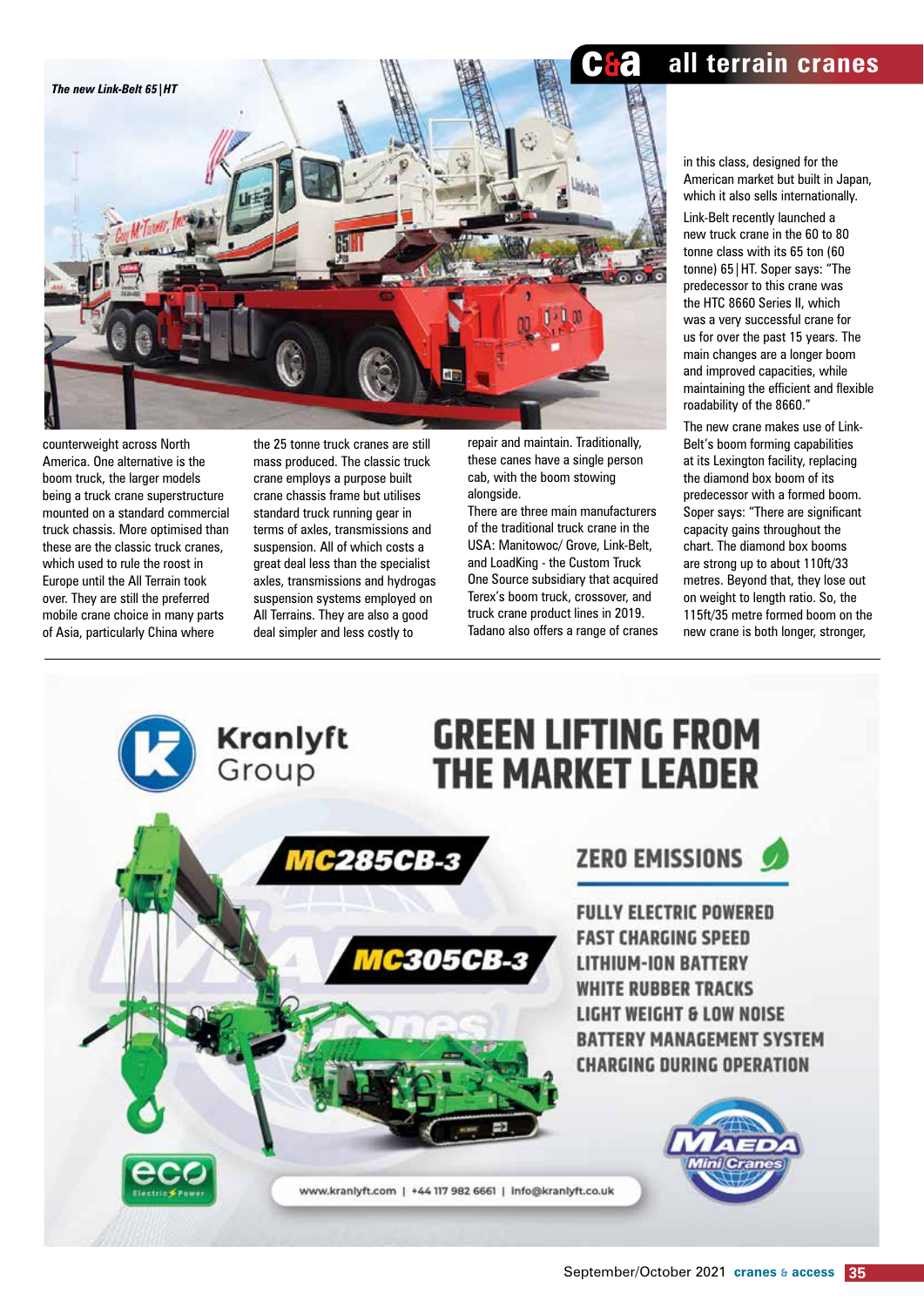#### **all terrain cranes Ca**

and actually weighs less than the older shorter boom."

Cranes like this face competition from boom trucks on one side and All Terrains on the other. Soper says: "There are advantages to a truck crane. It has lower operating costs, and higher travel speeds, than an All Terrain in the same class. We also compete against commercial chassis boom trucks in this class as well as three axle ATs and smaller four axle models. So, we have to have a really competitive offering, with an attractive price point, and we have to have attractive features to go against both concepts."

"The carrier is optimised, you're not bolting or welding on an upper structure to the truck chassis or mounting a superstructure to a commercial chassis that's not designed for the longevity of a crane. Our customers expect to get 20 or 25 years out of these cranes. I don't think you're going to get that type of robustness and durability out of a commercial chassis boom truck."

#### **A European truck crane**

Tadano has also unveiled a new commercial chassis mounted truck crane in this class, the HK 4.070-1. It has a five section 41 metre boom, to which a bi-fold swingaway extension, offsetable by up to 40 degrees, can be added to achieve a maximum tip height of 60 metres. The crane can lift up to 55.6 tonnes at a radius of three metres with a counterweight of 10.1 tonnes, and at eight metres it still manages 19.2 tonnes.

The 70 tonne crane is part of a two model line-up that includes the 50 tonne HK 4.050-1. "We use standard truck chassis from well-known manufacturers for our truck mounted cranes. This means that the drivetrain is less expensive and easier to maintain for our customers." says Tadano product manager Michael Klein.

Both cranes can be configured within 10 tonne axle loads and 32 tonne gross vehicle weights, in most European countries this allows them to travel as freely as any road haulage truck without permits or restrictions. This means that if a crane needs to get to a work site for an urgent job, it can get going right away. Otherwise, the 70 tonne model can carry 10.1 tonnes of



*Tadano HK 4.070-1 was sold to Castell-Autokran of Koblenz*

counterweight, while both models can be supplied with a trailer to tow behind the crane with the additional counterweight required.

#### **Waiting times**

All of these cranes are designed to get to work shortly after arrival on site, so that the customer does not have to wait for extended set up times, but if you want to buy one, you may be in for a long wait. Tadano's Alec Bell says: "Supply chains are a problem at the moment. Right through the automotive industry and in our industry as well. We were finding problems sourcing microchips and steel."

Manitowoc's Cremer adds: "We do have quite an extensive order backlog. This year is pretty much gone, and deliveries are all already moving further into next year."

Liebherr's Everist says he hasn't seen too many supply problems with Liebherr's plant in Ehingen. But there are limits to how many cranes even this facility can build, and demand has pushed it to the limit. "If I'm talking to customers about new orders, we are looking as far out as 2023 in some cases."

*The latest boom truck/ truck crane, the 60 ton (55 tonne) National Crane NBT 60XL with its 46 metre main boom*

*Tadano's new HK 4.070-1* 

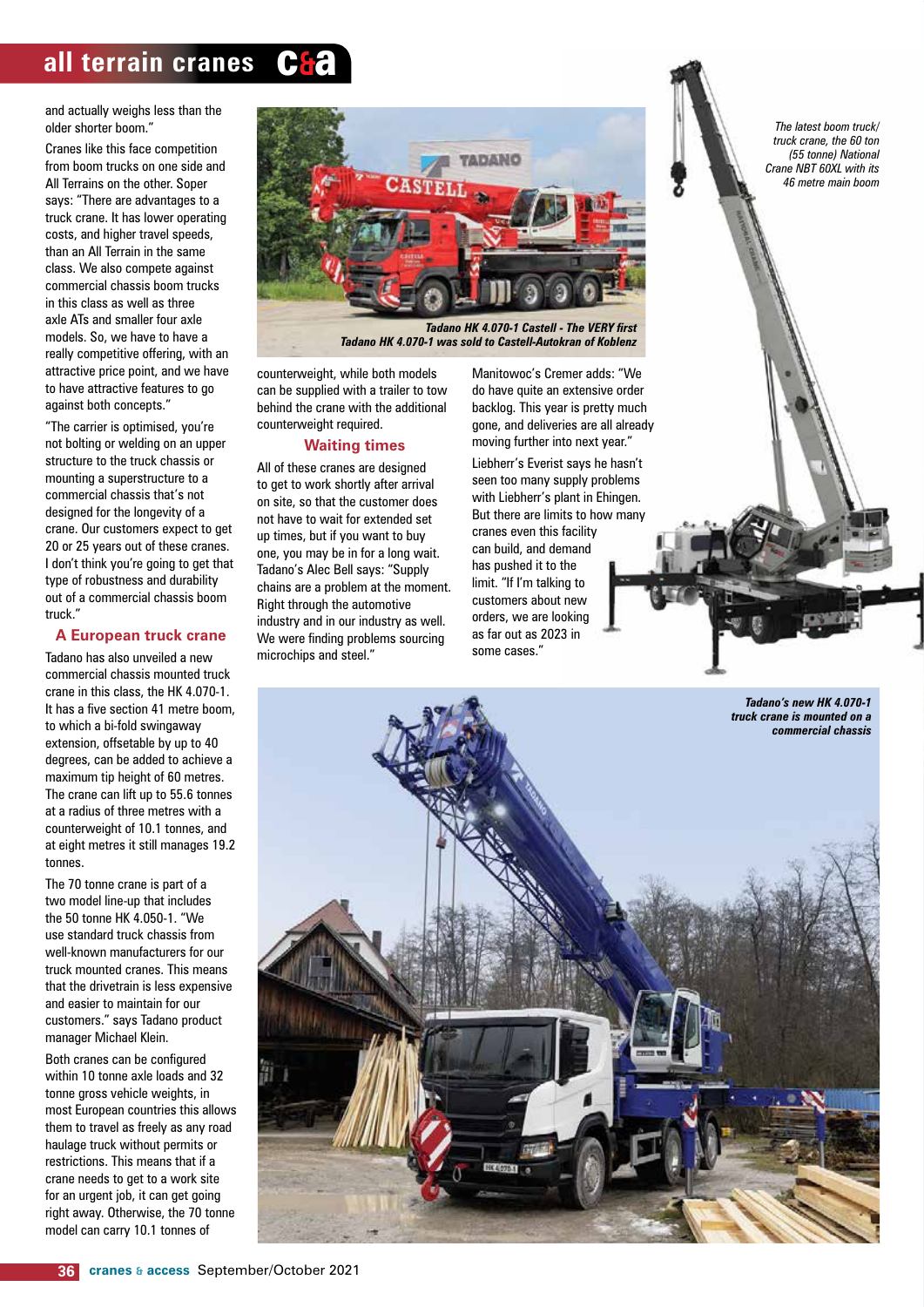

# **OUTLIFTING THE<br>COMPETITION.**

#### **THE NEW AC 4.080-1**

With its 60-meter boom and its compact design, the new Tadano AC 4.080-1 covers an enormous range of applications. Especially in conjunction with our Surround View positioning system and the Flex Base outrigger system, which makes it possible to extend the outriggers to any point within their range. Together, these features make the machine the crane of choice for a large number of projects in which space is tight. Whether used as a main crane or as a powerful assist crane, a lifting capacity in steep boom positions that is unbeatable in its class ensures that the new AC 4.080-1 will make its presence known at many work sites in the future.

www.tadano.com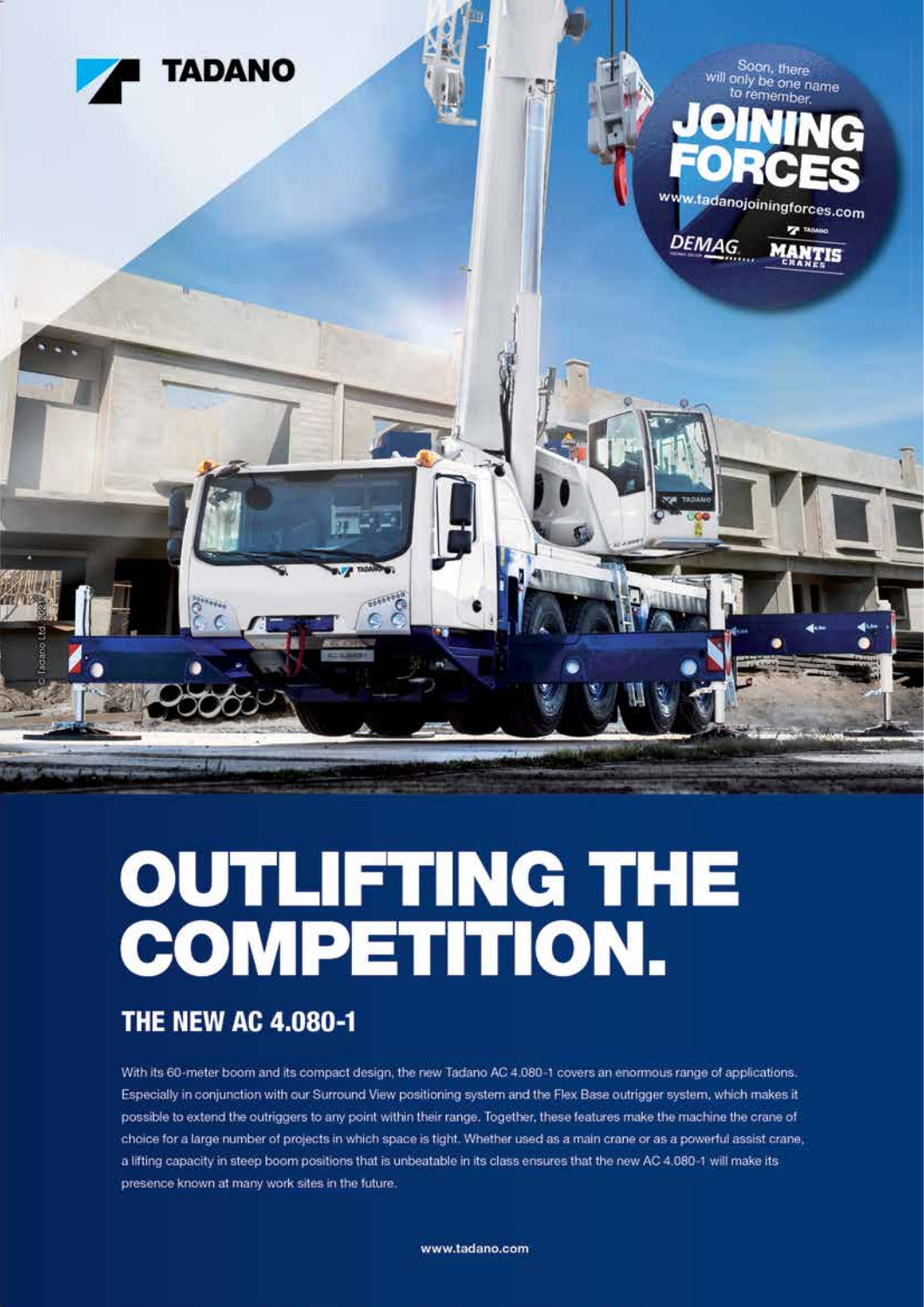#### **all terrain cranes C&a**

# **Ouick D Example 20 and nimble and nimble**

**The replacement of a rooftop glazing panel in central Edinburgh, Scotland by Johnston Rigging Fife perfectly illustrates the versatility of the latest small All Terrain cranes.**

**Established as a steel erector in 2001, the Kirkaldy based company now runs a small rental fleet of Liebherr All Terrain cranes from 40 to 70 tonnes for steel erection and contract hires. When local glazier Nu-Cairn - a regular contract lift client - consulted Johnston about the tricky window replacement in the city centre, director Guy Johnston decided to operate the crane himself: "I ended up on the job myself purely because we were busy, I had also** 

*The crane had to set up in the parking bay*

**planned it and like to be on hands** 

new crane's VarioBase outrigger system making it ideal for the job. The outriggers were

short rigged on both sides, while 1.2 metre square mats helped

spread the outrigger loadings. The glazing unit was located at a height of 25 metres and at a radius of around 14 metres. This required the crane's fully extended six section 48 metre boom and 7.8 tonnes of counterweight, all of which was



carried on board.

A 300kg four pad battery powered vacuum lifter, supplied by Nu-Cairn, was used to handle the panels. The road remained open, the lift went well and in the shortest of time, without drama or incident.

# **Coming soon two new All Terrains**

**with these sorts of jobs."** The job involved first removing the old unit, before lifting the new one into place along with various materials and equipment. Planned on a Saturday, to ensure the building was clear as the work took place, additional consideration had to be given to ensure critical access to the car park remained open. Johnson decided to use his latest addition, a 60 tonne three axle Liebherr LTM 1060-3.1, with the

**At the start of October Tadano informed visitors at its Zweibrücken facility that it plans to launch a new two axle All Terrain at the end of the year, while Grove's new four axle 100 tonner made its debut at GIS in Italy.** 

#### **Debut of 100t Grove**

As we went to press, Manitowoc confirmed that its upgraded 100 tonne four axle Grove GMK 4100L-2 All Terrain crane would make its debut at the GIS in Italy. The lower weight GMK4100L-2 offers a 60 metre main boom and can carry up to 6.8 tonnes of counterweight within 12 tonne axle load limits. It also features a Euromot 5/Tier 4 final engine and the new Grove carrier cab.



*Tadano gave visitors to its plant a sneak preview of a new two axle AT*



#### **Sneak preview of new Tadano**

Tadano gave visitors to its series of open days in late September a glimpse of a new two axle All Terrain, the AC 2.040-1. While we have no details, we know that it will have a four section 35.2 metre main boom and nine metre extension, along with a proper 40 tonne rating. Details are due in December.